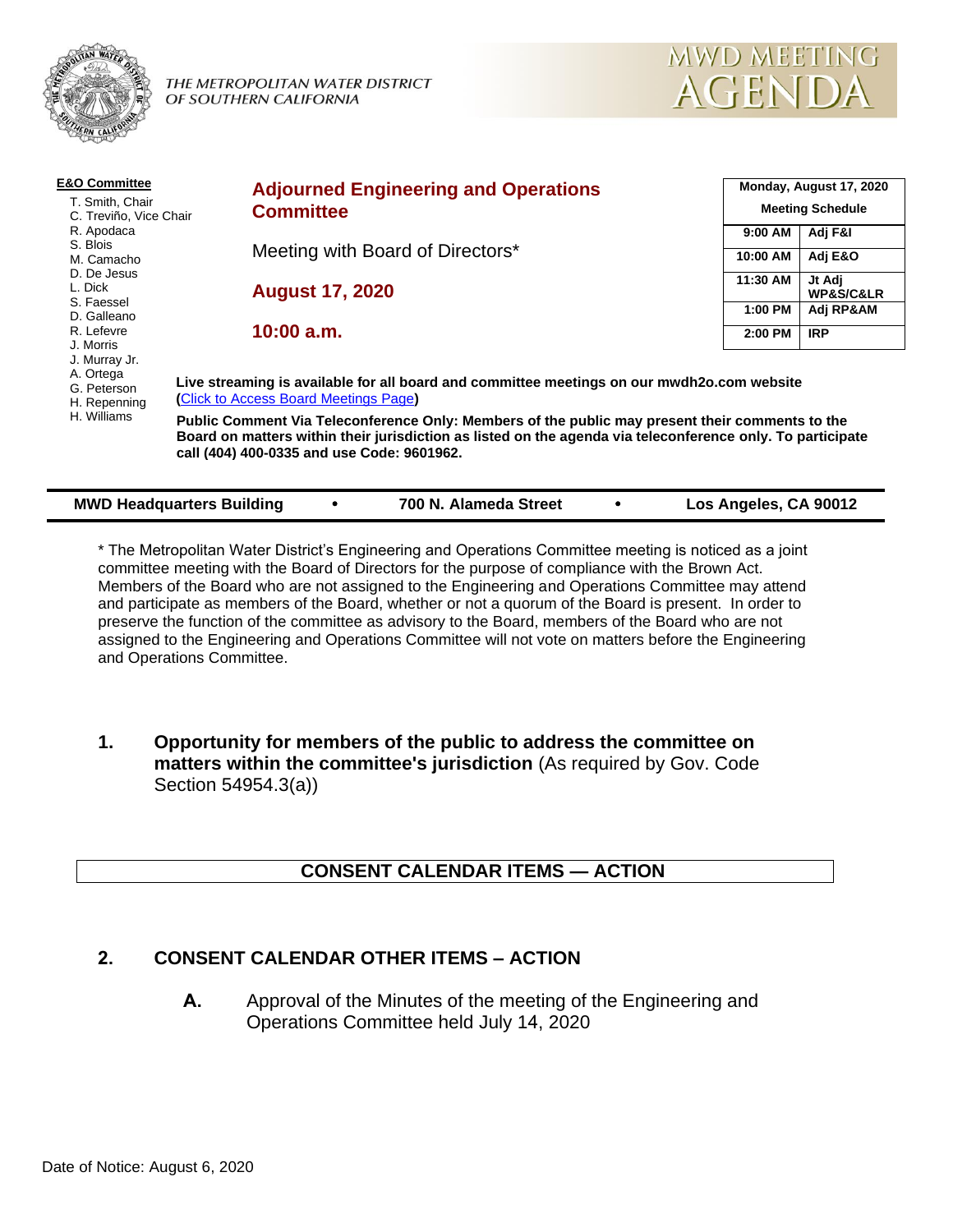# **3. CONSENT CALENDAR ITEMS – ACTION**

- **7-2** Authorize an increase of \$5,600,000 in change order authority for building improvements at Metropolitan's Headquarters Building; and amend two agreements for technical support of the improvements: 1) with IBI Group for a new not-to-exceed amount of \$2.57 million; and 2) with ABS Consulting, Inc., for a new not-toexceed amount of \$12.18 million; the General Manager has determined that the proposed action is exempt or otherwise not subject to CEQA
- **7-3** Award a \$5,822,000 contract to Bernards Bros., Inc. for Stage 2 physical security improvements at Metropolitan's Headquarters Building; and authorize an increase of \$530,000 to an agreement with IBI Group, for a new not-to-exceed amount of \$3.1 million for technical support and design services; the General Manager has determined that the proposed action is exempt or otherwise not subject to CEQA

**[Conference with Metropolitan Assistant General Manager, Shane Chapman, or designated agent on physical security improvements at Metropolitan's Headquarters Building; may be heard in closed session pursuant to Government Code section 54957, subdivision (a)]**

**7-4** Award a \$13,999,000 contract to Bernards Bros., Inc. for fire alarm and smoke control system upgrades at Metropolitan's Headquarters Building; and authorize an increase of \$1.5 million to an agreement with Lee & Ro, Inc., for a not-to-exceed amount of \$4 million for specialized inspection and technical support; the General Manager has determined that the proposed action is exempt or otherwise not subject to CEQA

### **END OF CONSENT CALENDAR ITEMS**

### **4. OTHER BOARD ITEMS – ACTION**

None

### **5. BOARD INFORMATION ITEMS**

None